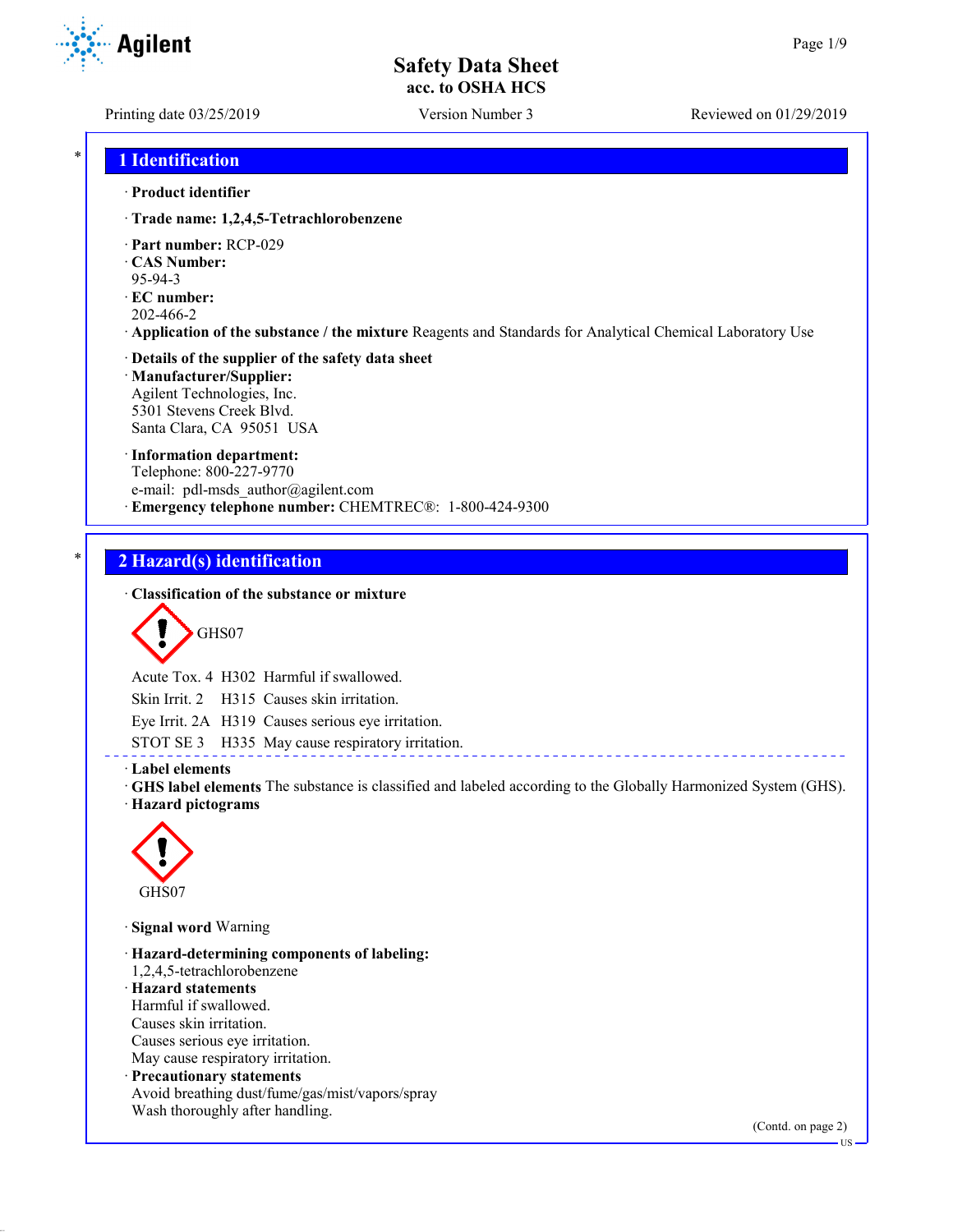# **Trade name: 1,2,4,5-Tetrachlorobenzene**

(Contd. of page 1) Do not eat, drink or smoke when using this product. Use only outdoors or in a well-ventilated area. Wear protective gloves / eye protection / face protection. If swallowed: Call a poison center/doctor if you feel unwell. Rinse mouth. If on skin: Wash with plenty of water. Specific treatment (see on this label). IF INHALED: Remove person to fresh air and keep comfortable for breathing. If in eyes: Rinse cautiously with water for several minutes. Remove contact lenses, if present and easy to do. Continue rinsing. If skin irritation occurs: Get medical advice/attention. Take off contaminated clothing and wash it before reuse. If eye irritation persists: Get medical advice/attention. Store in a well-ventilated place. Keep container tightly closed. Store locked up. Dispose of contents/container in accordance with local/regional/national/international regulations. · **Classification system:** · **NFPA ratings (scale 0 - 4)** 2  $\overline{0}$  $\overline{0}$  $Health = 2$  $Fire = 0$ Reactivity  $= 0$ · **HMIS-ratings (scale 0 - 4) HEALTH**  FIRE REACTIVITY  $\boxed{0}$  Reactivity = 0  $|2|$  $0$  Fire = 0  $Health = 2$ · **Other hazards** · **Results of PBT and vPvB assessment** · **PBT:** Not applicable. · **vPvB:** Not applicable. **3 Composition/information on ingredients** · **Chemical characterization: Substances** · **CAS No. Description** 95-94-3 1,2,4,5-tetrachlorobenzene · **Identification number(s)** · **EC number:** 202-466-2 **4 First-aid measures**

#### · **Description of first aid measures**

· **General information:**

Immediately remove any clothing soiled by the product.

Symptoms of poisoning may even occur after several hours; therefore medical observation for at least 48 hours after the accident.

- · **After inhalation:** In case of unconsciousness place patient stably in side position for transportation.
- · **After skin contact:** Immediately wash with water and soap and rinse thoroughly.

(Contd. on page 3)



Printing date 03/25/2019 Version Number 3 Reviewed on 01/29/2019

US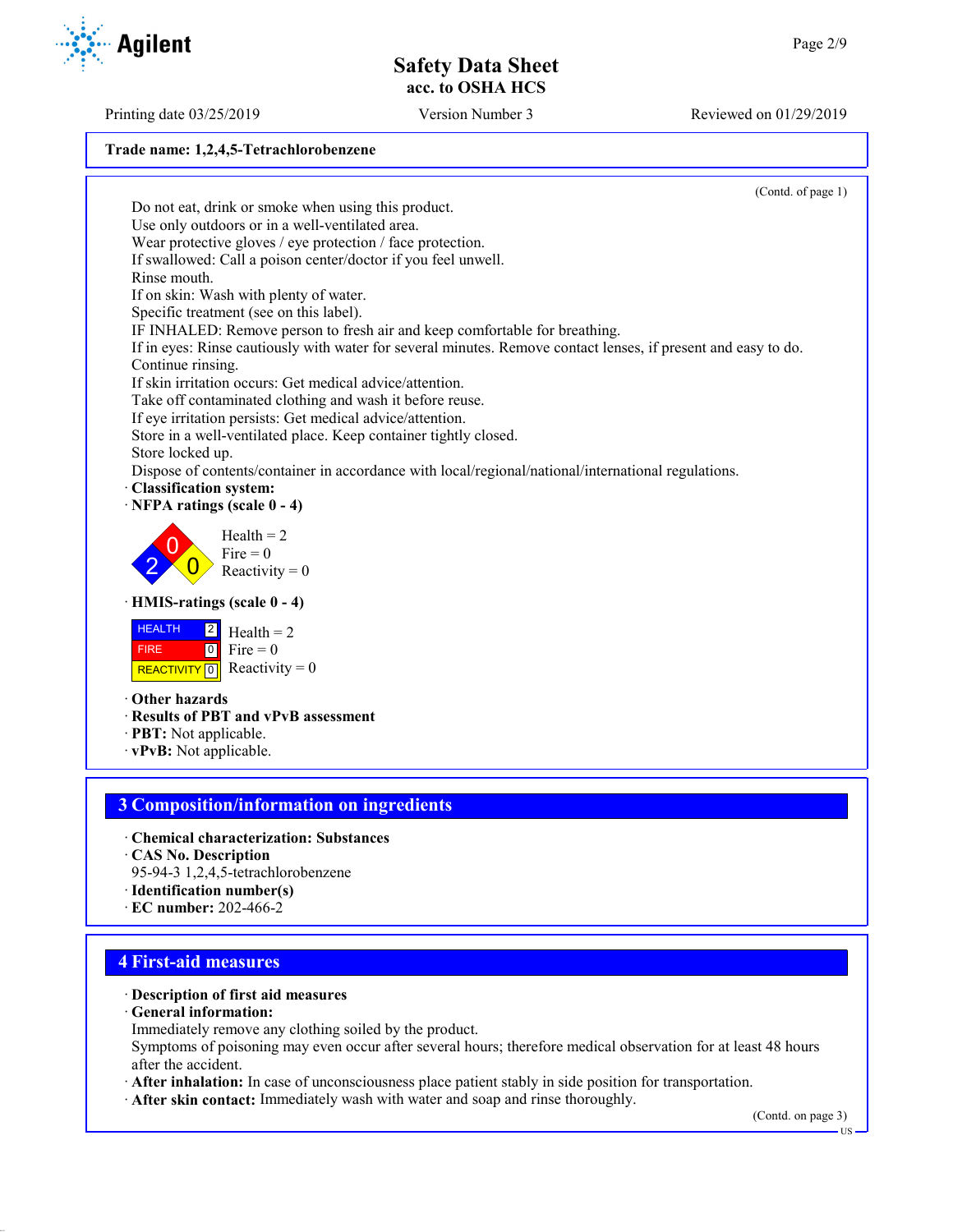Printing date 03/25/2019 Version Number 3 Reviewed on 01/29/2019

#### **Trade name: 1,2,4,5-Tetrachlorobenzene**

(Contd. of page 2)

- · **After eye contact:**
- Rinse opened eye for several minutes under running water. If symptoms persist, consult a doctor.
- · **After swallowing:** Immediately call a doctor.
- · **Information for doctor:**
- · **Most important symptoms and effects, both acute and delayed** No further relevant information available. · **Indication of any immediate medical attention and special treatment needed**
- No further relevant information available.

#### **5 Fire-fighting measures**

- · **Extinguishing media**
- · **Suitable extinguishing agents:** Use fire fighting measures that suit the environment.
- · **Special hazards arising from the substance or mixture** No further relevant information available.
- · **Advice for firefighters**
- · **Protective equipment:** No special measures required.

## **6 Accidental release measures**

- · **Personal precautions, protective equipment and emergency procedures** Not required.
- · **Environmental precautions:** Do not allow to enter sewers/ surface or ground water.
- · **Methods and material for containment and cleaning up:** Dispose contaminated material as waste according to item 13. Ensure adequate ventilation.
- · **Reference to other sections**
- See Section 7 for information on safe handling.
- See Section 8 for information on personal protection equipment.
- See Section 13 for disposal information.
- · **Protective Action Criteria for Chemicals**



## **7 Handling and storage**

- · **Handling:**
- · **Precautions for safe handling** Ensure good ventilation/exhaustion at the workplace.
- · **Information about protection against explosions and fires:** No special measures required.
- · **Conditions for safe storage, including any incompatibilities**
- · **Storage:**
- · **Requirements to be met by storerooms and receptacles:** No special requirements.
- · **Information about storage in one common storage facility:** Not required.
- · **Further information about storage conditions:** Keep receptacle tightly sealed.

(Contd. on page 4)



US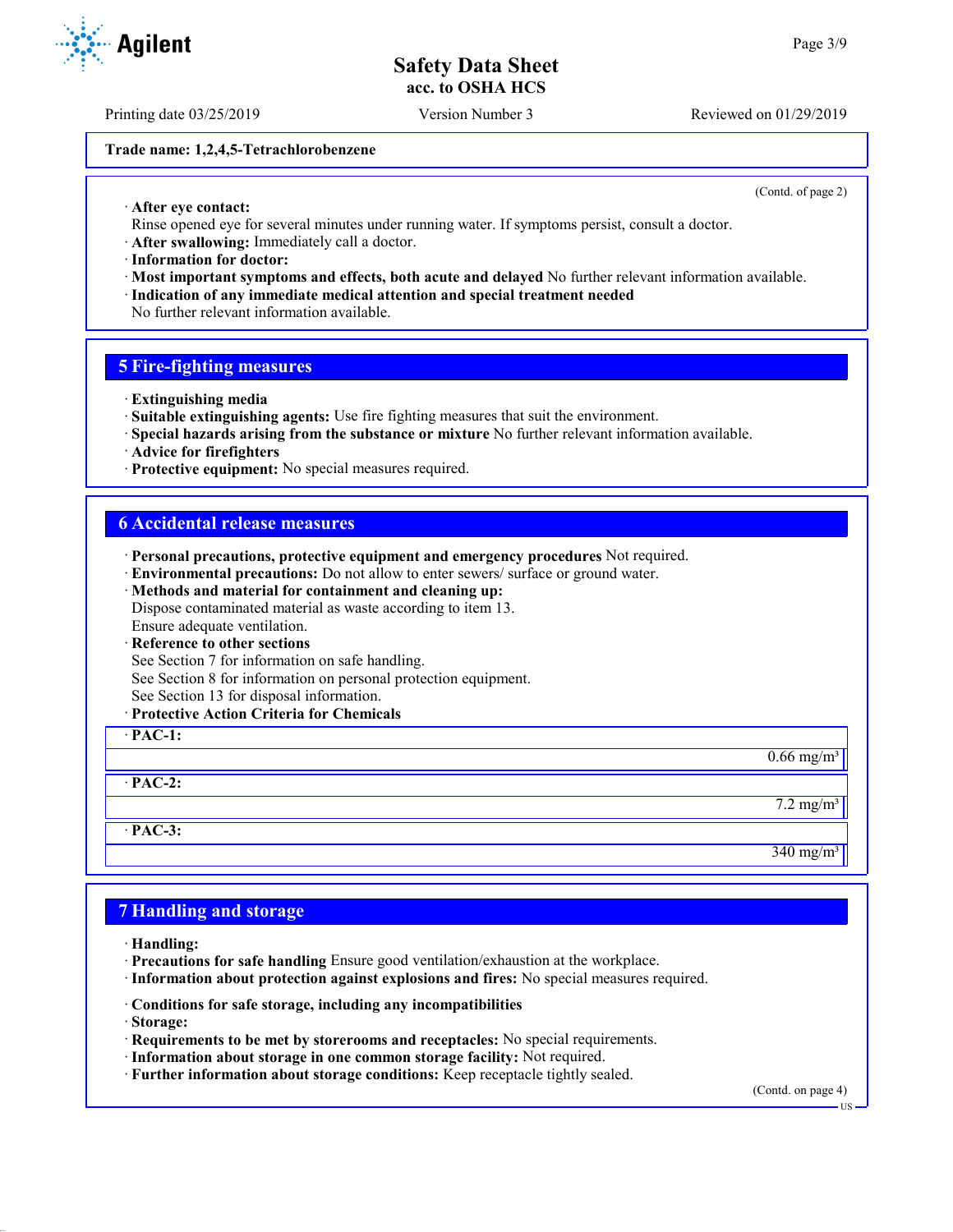Printing date 03/25/2019 Version Number 3 Reviewed on 01/29/2019

**Trade name: 1,2,4,5-Tetrachlorobenzene**

· **Specific end use(s)** No further relevant information available.

## **8 Exposure controls/personal protection**

· **Additional information about design of technical systems:** No further data; see item 7.

- · **Control parameters**
- · **Components with limit values that require monitoring at the workplace:** Not required.
- · **Additional information:** The lists that were valid during the creation were used as basis.
- · **Exposure controls**
- · **Personal protective equipment:**
- · **General protective and hygienic measures:**

Keep away from foodstuffs, beverages and feed.

Immediately remove all soiled and contaminated clothing.

Wash hands before breaks and at the end of work.

Avoid contact with the eyes and skin.

· **Breathing equipment:**

When used as intended with Agilent instruments, the use of the product under normal laboratory conditions and with standard practices does not result in significant airborne exposures and therefore respiratory protection is not needed.

Under an emergency condition where a respirator is deemed necessary, use a NIOSH or equivalent approved device/equipment with appropriate organic or acid gas cartridge.

· **Protection of hands:**

Although not recommended for constant contact with the chemicals or for clean-up, nitrile gloves 11-13 mil thickness are recommended for normal use. The breakthrough time is 1 hr. For cleaning a spill where there is direct contact of the chemical, butyl rubber gloves are recommended 12-15 mil thickness with breakthrough times exceeding 4 hrs. Supplier recommendations should be followed.

#### · **Material of gloves**

For normal use: nitrile rubber, 11-13 mil thickness

For direct contact with the chemical: butyl rubber, 12-15 mil thickness

The selection of the suitable gloves does not only depend on the material, but also on further marks of quality and varies from manufacturer to manufacturer.

· **Penetration time of glove material**

For normal use: nitrile rubber: 1 hour

For direct contact with the chemical: butyl rubber: >4 hours

· **Eye protection:**



Tightly sealed goggles

## \* **9 Physical and chemical properties**

- · **Information on basic physical and chemical properties**
- · **General Information**
- · **Appearance:** Form: Solid
- 
- 

**Color:** Not determined.<br> **Characteristic** Characteristic Characteristic

(Contd. on page 5)



(Contd. of page 3)

US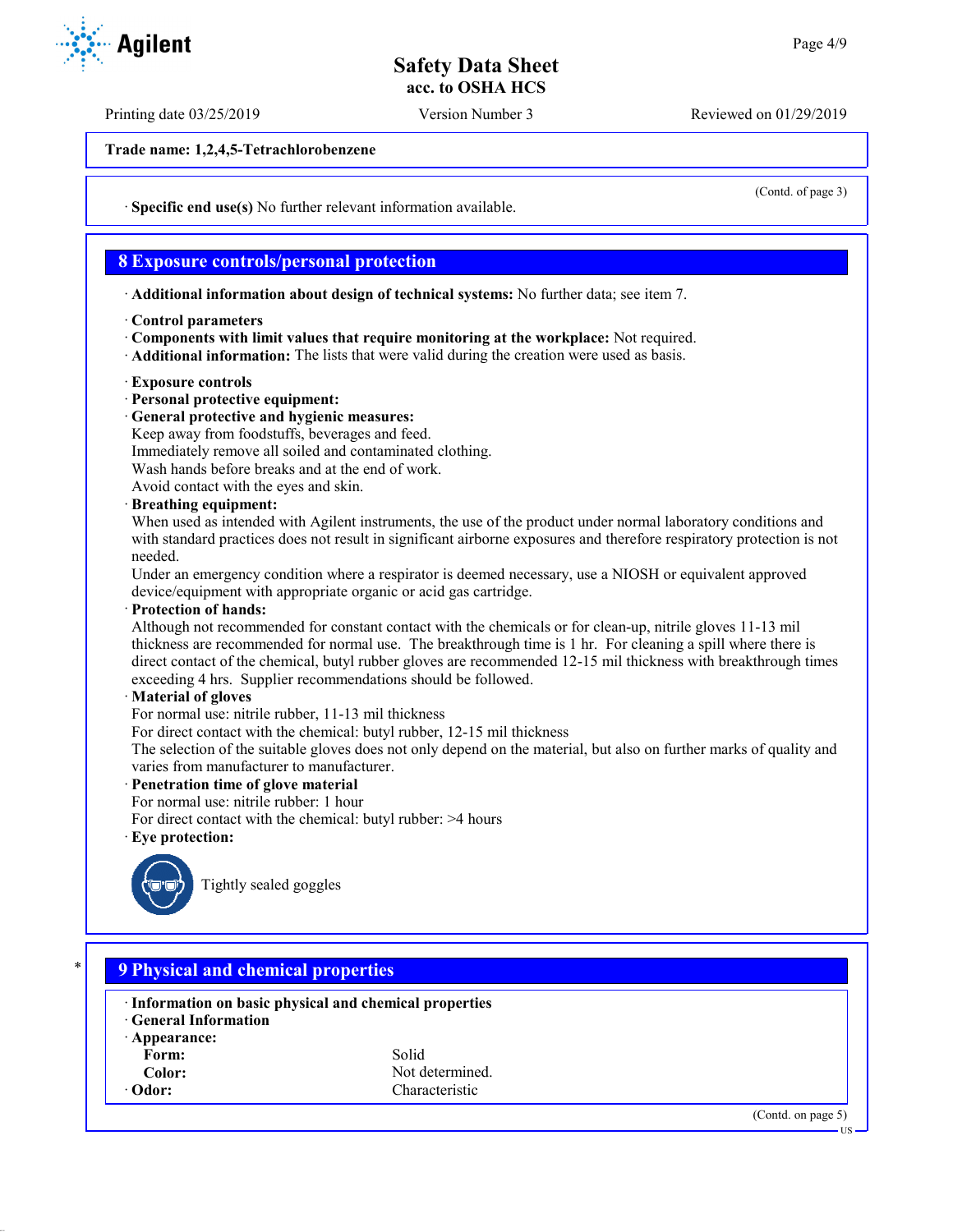Printing date 03/25/2019 Version Number 3 Reviewed on 01/29/2019

|  | Trade name: 1,2,4,5-Tetrachlorobenzene |
|--|----------------------------------------|
|--|----------------------------------------|

|                                                            | (Contd. of page 4)                            |  |
|------------------------------------------------------------|-----------------------------------------------|--|
| Odor threshold:                                            | Not determined.                               |  |
| · pH-value:                                                | Not applicable.                               |  |
| Change in condition                                        |                                               |  |
| <b>Melting point/Melting range:</b>                        | 138-140 °C (280.4-284 °F)                     |  |
| <b>Boiling point/Boiling range:</b>                        | 240-246 °C (464-474.8 °F)                     |  |
| · Flash point:                                             | 160 °C (320 °F)                               |  |
| · Flammability (solid, gaseous):                           | Product is not flammable.                     |  |
| · Decomposition temperature:                               | Not determined.                               |  |
| · Auto igniting:                                           | Not determined.                               |  |
| Danger of explosion:                                       | Product does not present an explosion hazard. |  |
| <b>Explosion limits:</b>                                   |                                               |  |
| Lower:                                                     | Not determined.                               |  |
| Upper:                                                     | Not determined.                               |  |
| · Vapor pressure:                                          | Not applicable.                               |  |
| · Density:                                                 | Not determined.                               |  |
| · Relative density                                         | Not determined.                               |  |
| · Vapor density                                            | Not applicable.                               |  |
| · Evaporation rate                                         | Not applicable.                               |  |
| · Solubility in / Miscibility with                         |                                               |  |
| Water:                                                     | Insoluble.                                    |  |
| · Partition coefficient (n-octanol/water): Not determined. |                                               |  |
| · Viscosity:                                               |                                               |  |
| Dynamic:                                                   | Not applicable.                               |  |
| Kinematic:                                                 | Not applicable.                               |  |
| <b>VOC</b> content:                                        | $0.00\%$                                      |  |
|                                                            | $0.0$ g/l / 0.00 lb/gal                       |  |
| <b>Solids content:</b>                                     | 100.0%                                        |  |
| Other information                                          | No further relevant information available.    |  |

## **10 Stability and reactivity**

· **Reactivity** No further relevant information available.

- · **Chemical stability**
- · **Thermal decomposition / conditions to be avoided:** No decomposition if used according to specifications.
- · **Possibility of hazardous reactions** No dangerous reactions known.
- · **Conditions to avoid** No further relevant information available.
- · **Incompatible materials:** No further relevant information available.
- · **Hazardous decomposition products:** No dangerous decomposition products known.

(Contd. on page 6)

US

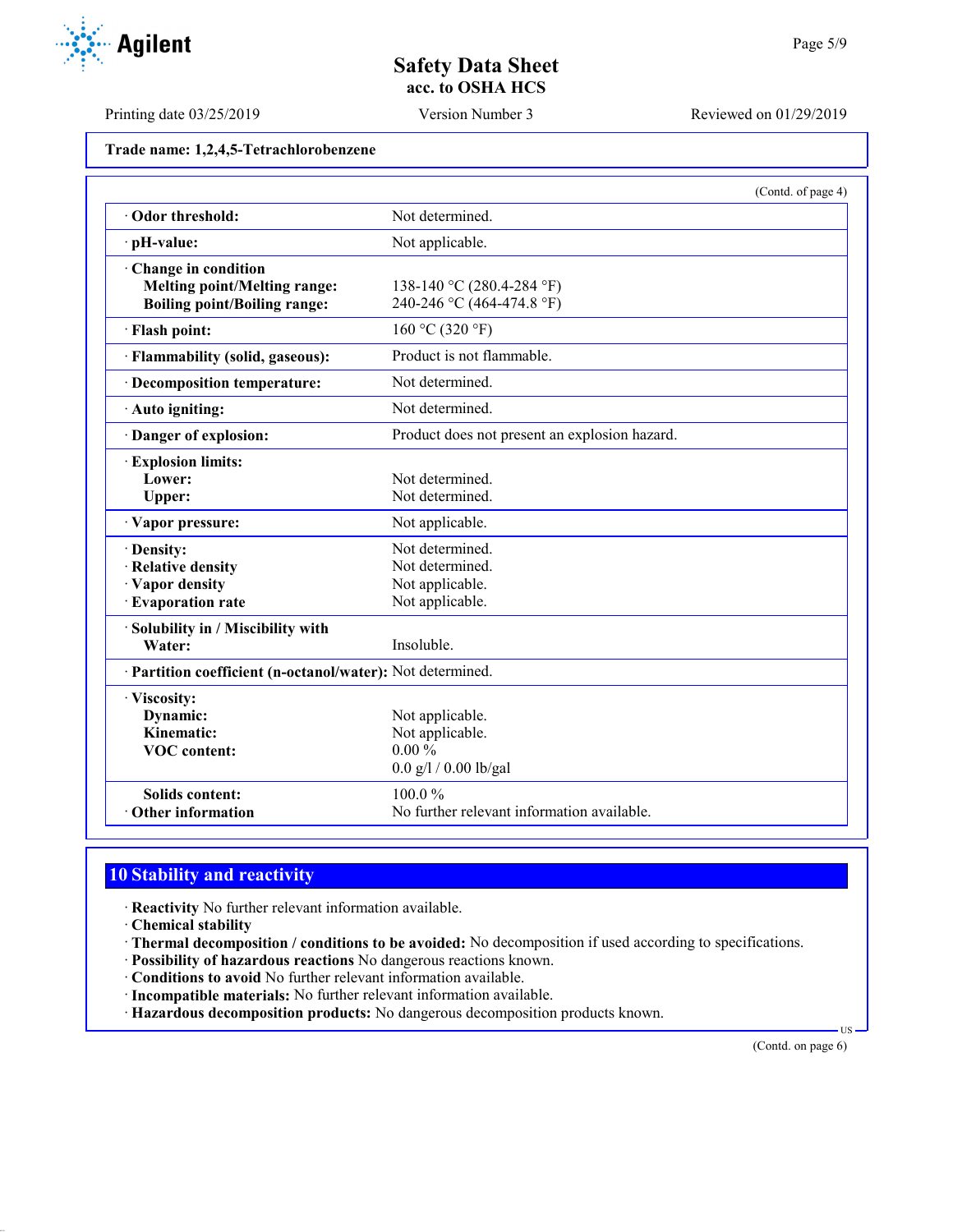Printing date 03/25/2019 Version Number 3 Reviewed on 01/29/2019

**Trade name: 1,2,4,5-Tetrachlorobenzene**

(Contd. of page 5)

## \* **11 Toxicological information**

· **Information on toxicological effects**

· **Acute toxicity:**

· **LD/LC50 values that are relevant for classification:**

**ATE (Acute Toxicity Estimate)**

Oral LD50 1,500 mg/kg (rat)

#### **95-94-3 1,2,4,5-tetrachlorobenzene**

Oral LD50 1,500 mg/kg (rat)

#### · **Primary irritant effect:**

· **on the skin:** Irritant to skin and mucous membranes.

· **on the eye:** Irritating effect.

· **Sensitization:** No sensitizing effects known.

· **Additional toxicological information:**

· **Carcinogenic categories**

· **IARC (International Agency for Research on Cancer)**

Substance is not listed.

· **NTP (National Toxicology Program)**

Substance is not listed.

· **OSHA-Ca (Occupational Safety & Health Administration)**

Substance is not listed.

## **12 Ecological information**

- · **Toxicity**
- · **Aquatic toxicity:** No further relevant information available.
- · **Persistence and degradability** No further relevant information available.
- · **Behavior in environmental systems:**
- · **Bioaccumulative potential** No further relevant information available.
- · **Mobility in soil** No further relevant information available.
- · **Additional ecological information:**
- · **General notes:**

Water hazard class 3 (Assessment by list): extremely hazardous for water

Do not allow product to reach ground water, water course or sewage system, even in small quantities.

Danger to drinking water if even extremely small quantities leak into the ground.

- · **Results of PBT and vPvB assessment**
- · **PBT:** Not applicable.
- · **vPvB:** Not applicable.
- · **Other adverse effects** No further relevant information available.

## **13 Disposal considerations**

#### · **Waste treatment methods**

· **Recommendation:**

Must not be disposed of together with household garbage. Do not allow product to reach sewage system.

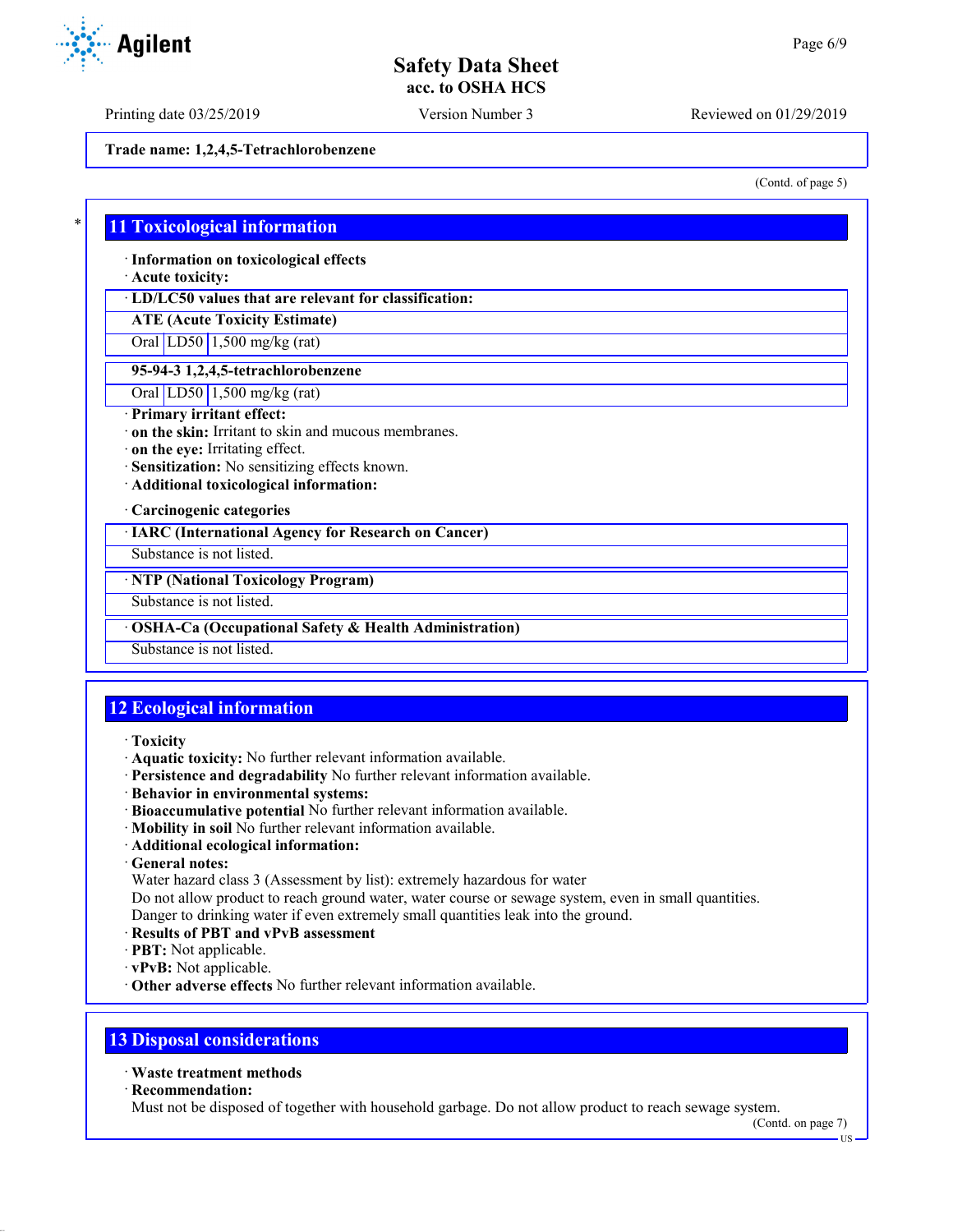Printing date 03/25/2019 Version Number 3 Reviewed on 01/29/2019

**Trade name: 1,2,4,5-Tetrachlorobenzene**

(Contd. of page 6)

US

· **Uncleaned packagings:**

· **Recommendation:** Disposal must be made according to official regulations.

| · UN-Number                                |                                                                    |
|--------------------------------------------|--------------------------------------------------------------------|
| · DOT, IMDG, IATA                          | <b>UN3077</b>                                                      |
| · UN proper shipping name                  |                                                                    |
| $\cdot$ DOT                                | Environmentally hazardous substance, solid, n.o.s. (1,2,4,5-       |
|                                            | tetrachlorobenzene)                                                |
| $\cdot$ IMDG                               | ENVIRONMENTALLY HAZARDOUS SUBSTANCE, SOLID,                        |
|                                            | N.O.S. (1,2,4,5-tetrachlorobenzene), MARINE POLLUTANT              |
| $\cdot$ IATA                               | ENVIRONMENTALLY HAZARDOUS SUBSTANCE, SOLID,                        |
|                                            | N.O.S. (1,2,4,5-tetrachlorobenzene)                                |
| Transport hazard class(es)                 |                                                                    |
| · DOT, IMDG, IATA                          |                                                                    |
| · Class                                    | 9 Miscellaneous dangerous substances and articles                  |
| · Label                                    | 9                                                                  |
| · Packing group                            |                                                                    |
| · DOT, IMDG, IATA                          | III                                                                |
| · Environmental hazards:                   |                                                                    |
| · Marine pollutant:                        | Yes (DOT)                                                          |
|                                            | Symbol (fish and tree)                                             |
| · Special marking (IATA):                  | Symbol (fish and tree)                                             |
| · Special precautions for user             | Warning: Miscellaneous dangerous substances and articles           |
| · Danger code (Kemler):                    | 90                                                                 |
| · EMS Number:                              | $F-A, S-F$                                                         |
| · Stowage Category<br>· Stowage Code       | A<br>SW23 When transported in BK3 bulk container, see 7.6.2.12 and |
|                                            | 7.7.3.9.                                                           |
| Transport in bulk according to Annex II of |                                                                    |
| <b>MARPOL73/78 and the IBC Code</b>        | Not applicable.                                                    |
| · Transport/Additional information:        |                                                                    |
| $\cdot$ DOT                                |                                                                    |
|                                            | On passenger aircraft/rail: no limit                               |
| · Quantity limitations                     |                                                                    |
| · Hazardous substance:                     | On cargo aircraft only: no limit<br>5000 lbs, 2270 kg              |

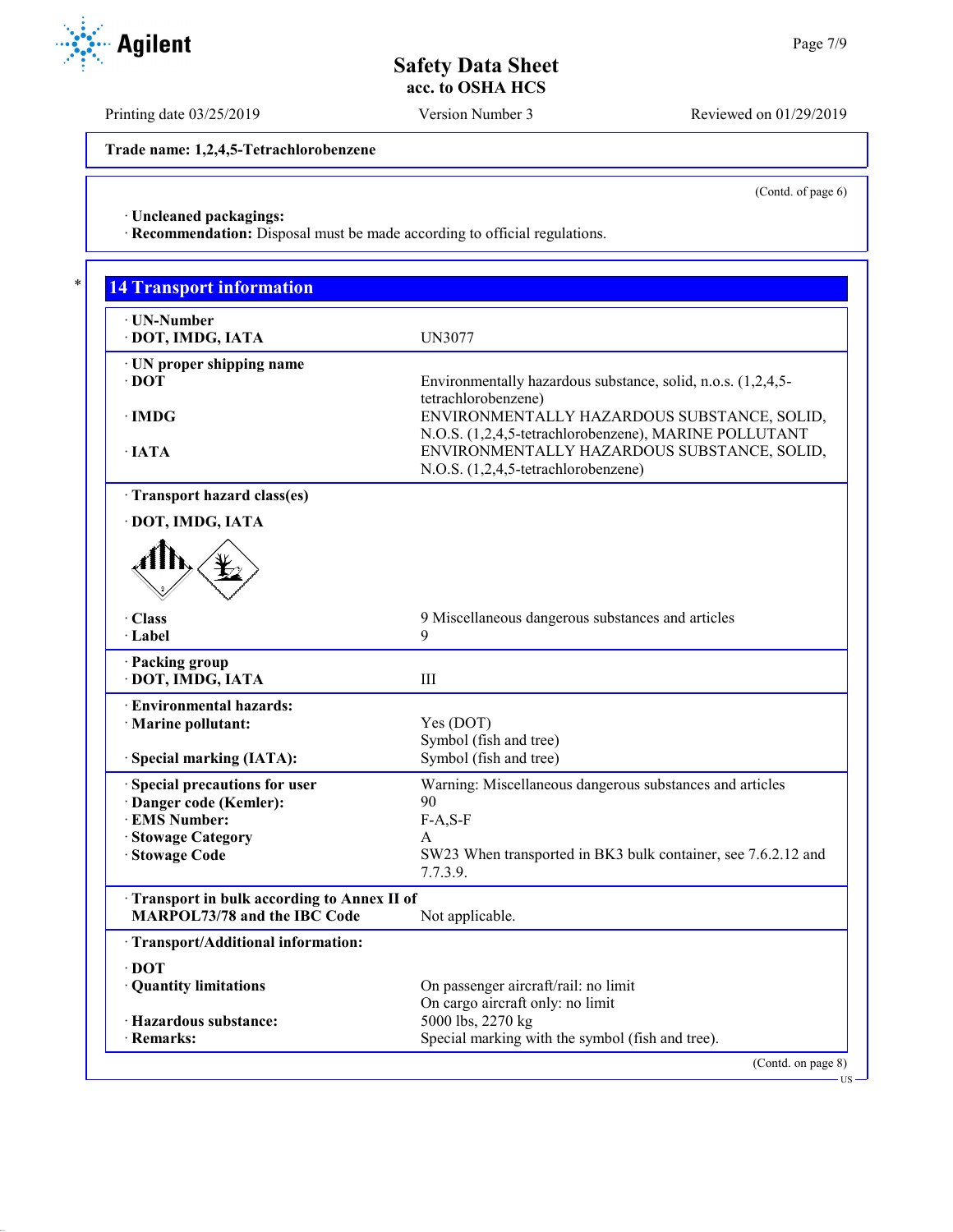Printing date 03/25/2019 Version Number 3 Reviewed on 01/29/2019

**Trade name: 1,2,4,5-Tetrachlorobenzene**

|                                                                              | (Contd. of page 7)                                                                                                               |
|------------------------------------------------------------------------------|----------------------------------------------------------------------------------------------------------------------------------|
| ∙IMDG<br>$\cdot$ Limited quantities (LQ)<br>$\cdot$ Excepted quantities (EQ) | $5 \text{ kg}$<br>Code: E1<br>Maximum net quantity per inner packaging: 30 g<br>Maximum net quantity per outer packaging: 1000 g |
| · UN "Model Regulation":                                                     | UN 3077 ENVIRONMENTALLY HAZARDOUS SUBSTANCE,<br>SOLID, N.O.S. (1,2,4,5-TETRACHLOROBENZENE), 9, III                               |

## **15 Regulatory information**

· **Safety, health and environmental regulations/legislation specific for the substance or mixture** · **Sara**

| · Section 355 (extremely hazardous substances): |  |  |  |  |
|-------------------------------------------------|--|--|--|--|
|-------------------------------------------------|--|--|--|--|

Substance is not listed.

· **Section 313 (Specific toxic chemical listings):**

Substance is not listed.

· **TSCA (Toxic Substances Control Act):**

Substance is listed.

· **TSCA new (21st Century Act): (Substances not listed)**

95-94-3 1,2,4,5-tetrachlorobenzene

· **Proposition 65**

· **Chemicals known to cause cancer:**

Substance is not listed.

· **Chemicals known to cause reproductive toxicity for females:**

Substance is not listed.

· **Chemicals known to cause reproductive toxicity for males:**

Substance is not listed.

· **Chemicals known to cause developmental toxicity:**

Substance is not listed.

#### · **Carcinogenic categories**

· **EPA (Environmental Protection Agency)**

Substance is not listed. · **TLV (Threshold Limit Value established by ACGIH)**

Substance is not listed.

#### · **NIOSH-Ca (National Institute for Occupational Safety and Health)**

Substance is not listed.

· **Chemical safety assessment:** A Chemical Safety Assessment has not been carried out.

(Contd. on page 9)

US